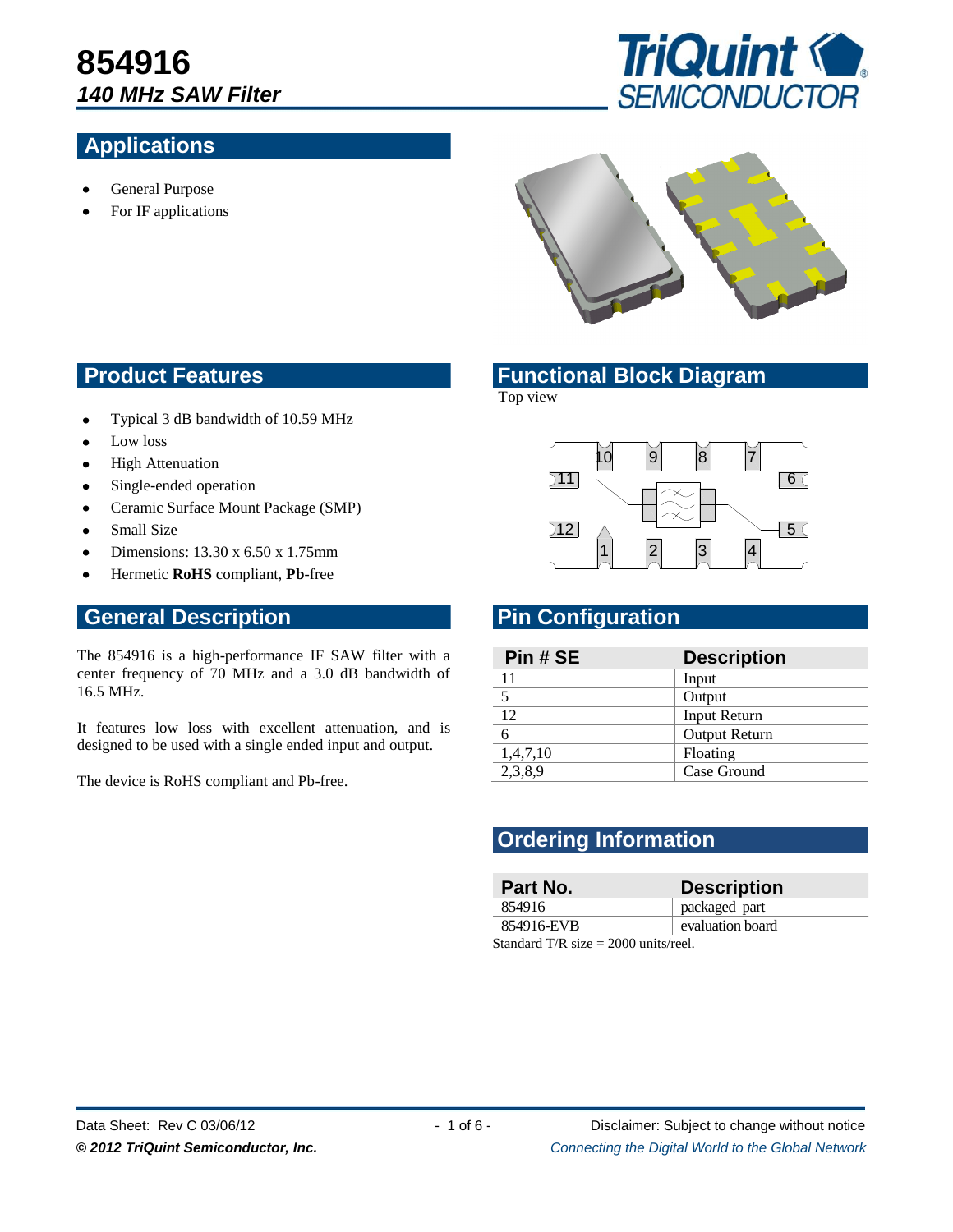

#### **Specifications**

### **Electrical Specifications (1)**

| Specified Temperature Range: $^{(2)}$ +25 °C |  |  |
|----------------------------------------------|--|--|
|----------------------------------------------|--|--|

| Parameter <sup>(3)</sup>                     | <b>Conditions</b>   | <b>Min</b>               | Typical <sup>(4)</sup> | <b>Max</b>               | <b>Units</b>     |
|----------------------------------------------|---------------------|--------------------------|------------------------|--------------------------|------------------|
| Center Frequency                             |                     | 136.9                    | 140                    | 140.4                    | <b>MHz</b>       |
| <b>Insertion Loss</b>                        | At Center Frequency | -                        | 8.3                    | 10                       | dB               |
| 1 dB Bandwidth <sup>(5)</sup>                |                     | 9.1                      | 9.6                    | $\overline{\phantom{0}}$ | <b>MHz</b>       |
| 3 dB Bandwidth <sup><math>(5)</math></sup>   |                     | 10                       | 10.59                  | $\overline{\phantom{0}}$ | <b>MHz</b>       |
| 35 dB Bandwidth $^{(5)}$                     |                     |                          | 13.9                   | 14                       | <b>MHz</b>       |
| Passband Ripple                              | $136 - 144$ MHz     | $\overline{\phantom{0}}$ | 0.4                    | 1.0                      | $dB$ p-p         |
| Phase Linearity                              | 136 – 144 MHz       |                          | 9.0                    | 15                       | $\overline{p-p}$ |
| Group Delay Variation                        | 136 – 144 MHz       |                          | 50                     | 120                      | ns p-p           |
| <b>Absolute Delay Variation</b>              | $136 - 144$ MHz     |                          | 1.062                  |                          | us               |
| <b>Temperature Coefficient</b>               |                     |                          | -94                    | $\overline{\phantom{a}}$ | ppm/ °C          |
| Source Impedance single-ended <sup>(6)</sup> |                     |                          | 50                     | $\overline{\phantom{a}}$ | Ω                |
| Load Impedance single-ended <sup>(6)</sup>   |                     |                          | 50                     | $\overline{\phantom{a}}$ | Ω                |

Notes:

- 1. All specifications are based on the TriQuint schematic for the main reference design shown on page 3
- 2. All specifications are tested at room temperature only
- 3. Electrical margin has been built into the design to account for the variations due to temperature drift and manufacturing tolerances
- 4. Typical values are based on average measurements at room temperature
- 5. Relative to Insertion loss at center frequency
- 6. This is the optimum impedance in order to achieve the performance shown

#### **Absolute Maximum Ratings**

| <b>Parameter</b>                                            | Rating                  |
|-------------------------------------------------------------|-------------------------|
| Operating Temperature <sup>(6)</sup>                        | -40 to +85 $^{\circ}$ C |
| Storage Temperature                                         | -40 to +85 $^{\circ}$ C |
| Input Power (at +55 $\degree$ C for 10K hours max)   +20dBm |                         |

7. Device may operate over this range with degraded Electrical Specifications

Operation of this device outside the parameter ranges given above may cause permanent damage.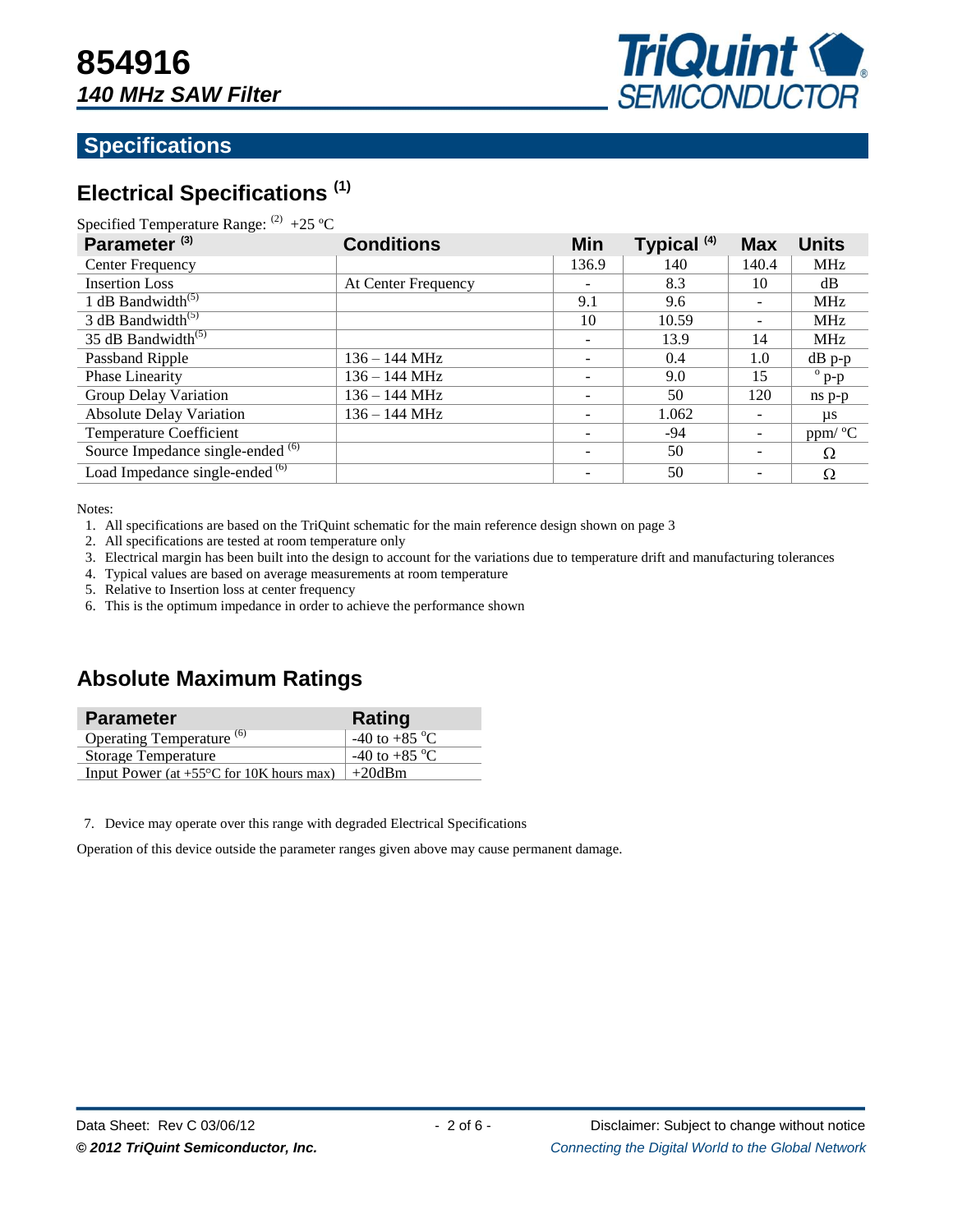

#### **Reference Design – 50 SE Input, 50 SE Output**

#### **Schematic**



Notes:

1. Actual matching values may vary due to PCB layout and parasitic



Notes:

Top, middle & bottom layers: 1 oz copper Substrates: FR4 dielectric, .031" thick Finish plating: Nickel: 3-8µm thick, Gold: .03-.2µm thick Hole plating: Copper min .0008µm thick

### **PC Board Mounting Configuration**



Notes:

- 1. All dimensions are in millimeters.
- 2. This footprint represents a recommendation only.
- 3. This part includes a center pad. Soldering it to PCB is neither recommended nor required.

### **Bill of Material**

| <b>Reference Desg.</b> | <b>Value</b> | <b>Description</b>           | <b>Manufacturer</b> | <b>Part Number</b> |
|------------------------|--------------|------------------------------|---------------------|--------------------|
|                        | 56 H         | Coil Wire-wound, $0805, 5\%$ | Coilcraft           | 0805CS-560XJBC     |
| L2                     | 33nH         | Coil Wire-wound, $0805, 5\%$ | Coilcraft           | 0805CS-330XJBC     |
| <b>SMA</b>             | N/A          | SMA connector                | Radiall USA Inc.    | 9602-1111-018      |
| <b>PCB</b>             | N/A          | 3-laver                      | multiple            | 960685             |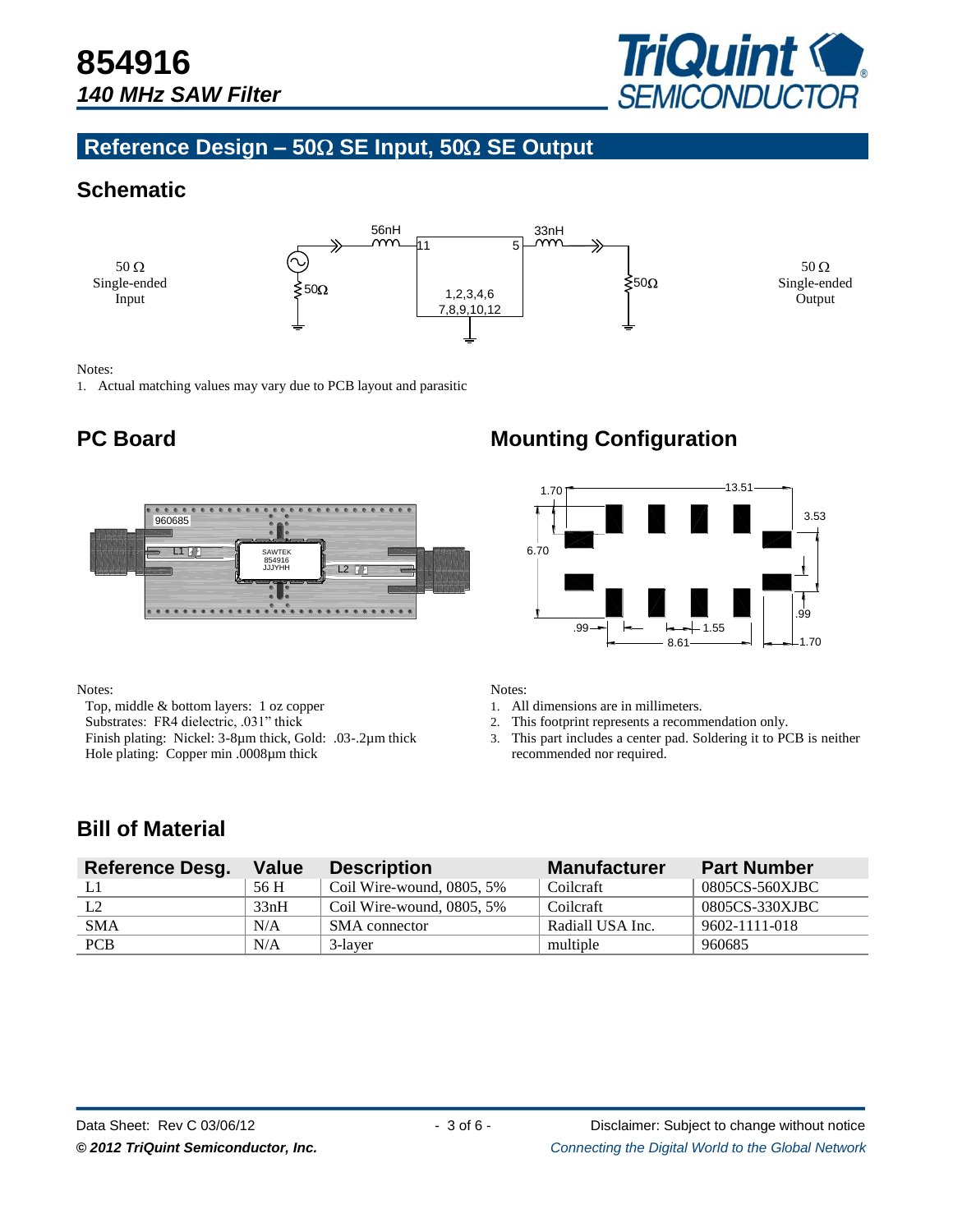

#### **Typical Performance (at room temperature)**



Data Sheet: Rev C 03/06/12 - 4 of 6 - Disclaimer: Subject to change without notice *© 2012 TriQuint Semiconductor, Inc. Connecting the Digital World to the Global Network ®*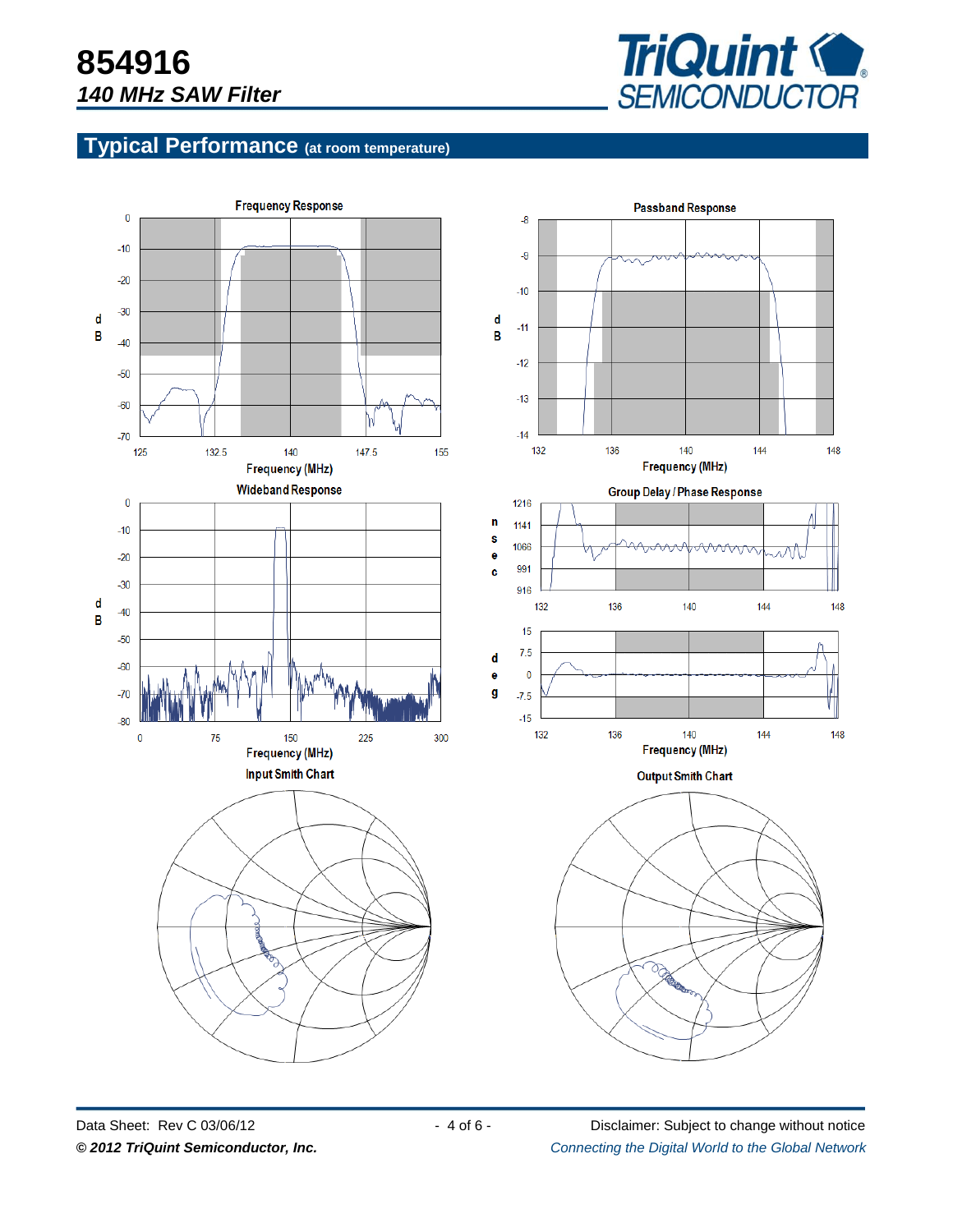

#### **Mechanical Information**

#### **Package Information, Dimensions and Marking**



Package Style: SMP-53A Dimensions: 13.30 x 6.50 x 1.75 mm

Body: *Al2O<sup>3</sup>* ceramic Lid: *Kovar*, *Ni* plated Terminations: *Au* plating 0.5 - 1.0μm, over a 2-6μm *Ni* plating

All dimensions shown are nominal in millimeters All tolerances are  $\pm 0.15$ mm except overall length and width  $\pm 0.10$ mm

The date code consists of: day of the current year (Julian, 3 digits),  $Y =$  last digit of the year (1 digit), and  $HH =$  hour (2 digits)

#### **Tape and Reel Information**

Standard T/R size = 2000 units/reel. All dimensions are in millimeters

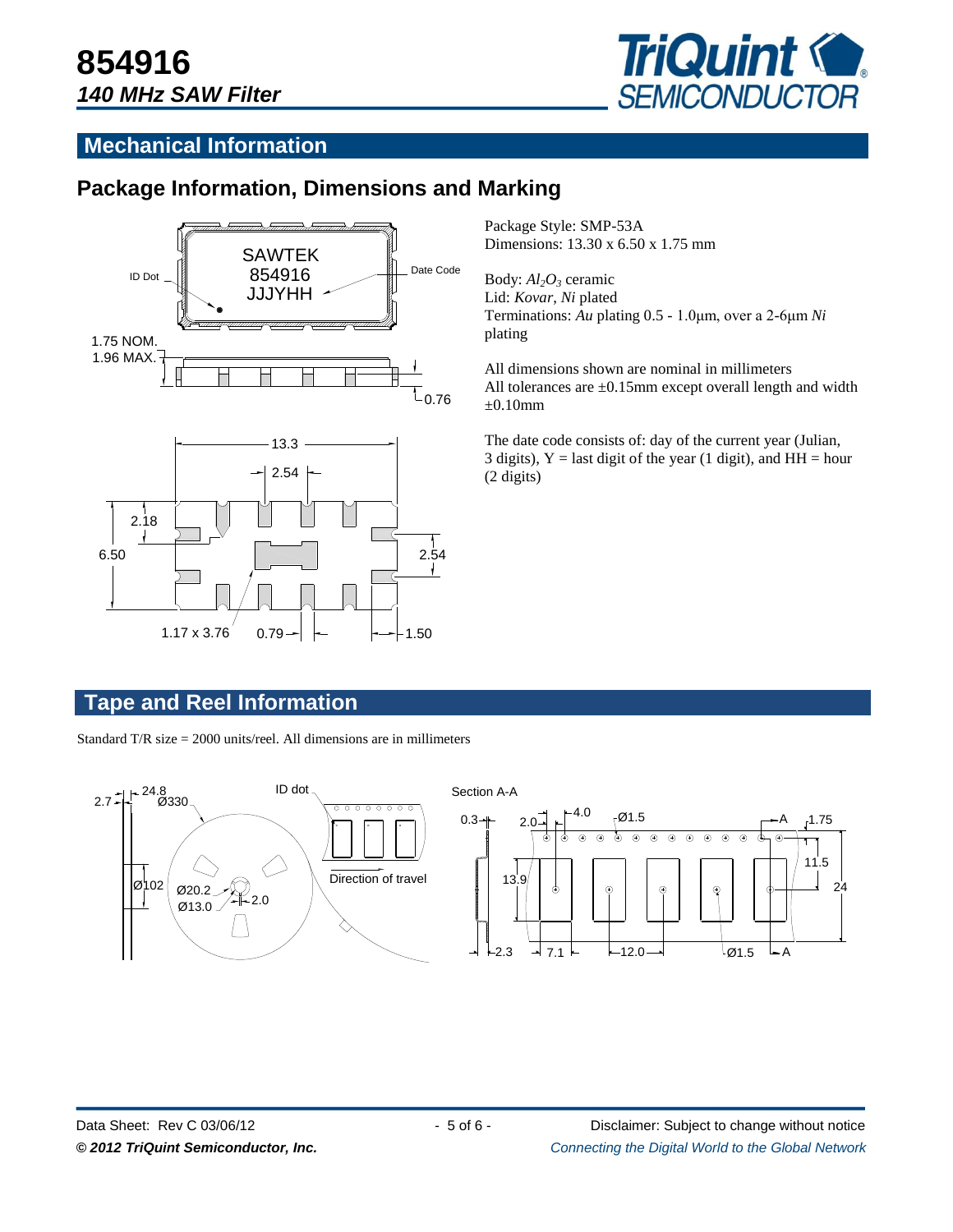

#### **Product Compliance Information**

#### **ESD Information**



## **Caution! ESD-Sensitive Device**

| ESD Rating: 1C |                            |
|----------------|----------------------------|
| Value:         | Passes $\geq 1000$ V min.  |
| Test:          | Human Body Model (HBM)     |
| Standard:      | JEDEC Standard JESD22-A114 |

#### ESD Rating: C

| Value:    | Passes $\geq 400$ V min.   |
|-----------|----------------------------|
| Test:     | Machine Model (MM)         |
| Standard: | JEDEC Standard JESD22-A115 |

## **MSL Rating • SVHC Free**

Devices are Hermetic, therefore MSL is not applicable

#### **Solderability**

Compatible with the latest version of J-STD-020, lead free solder, 260°C

Refer to **[Soldering Profile](http://www.triquint.com/prodserv/tech_info/soldering.cfm)** for recommended guidelines.

This part is compliant with EU 2002/95/EC RoHS directive (Restrictions on the Use of Certain Hazardous Substances in Electrical and Electronic Equipment).

This product also has the following attributes:

- Halogen Free (Chlorine, Bromine)
- Antimony Free
- TBBP-A  $(C_{15}H_{12}Br_4O_2)$  Free  $\bullet$
- PFOS Free
- 

#### **Contact Information**

For the latest specifications, additional product information, worldwide sales and distribution locations, and information about TriQuint:

| Web: www.triguint.com     | Tel: | +1.407.886.8860      |
|---------------------------|------|----------------------|
| Email: info-sales@tgs.com |      | Fax: +1.407.886.7061 |

For technical questions and application information:

**Email: [flapplication.engineering@tqs.com](mailto:flapplication.engineering@tqs.com)**

#### **Important Notice**

The information contained herein is believed to be reliable. TriQuint makes no warranties regarding the information contain herein. TriQuint assumes no responsibility or liability whatsoever for any of the information contained herein. TriQuint assumes no responsibility or liability whatsoever for the use of the information contained herein. The information contained herein is provided "AS IS, WHERE IS" and with all faults, and the entire risk associated with such information is entirely with the user. All information contained herein is subject to change without notice. Customers should obtain and verify the latest relevant information before placing orders for TriQuint products. The information contained herein or any use of such information does not grant, explicitly or implicitly, to any party any patent rights, licenses, or any other intellectual property rights, whether with regard to such information itself or anything described by such information.

TriQuint products are not warranted or authorized for use as critical components in medical, life-saving, or life-sustaining applications, or other applications where a failure would reasonably be expected to cause severe personal injury or death.